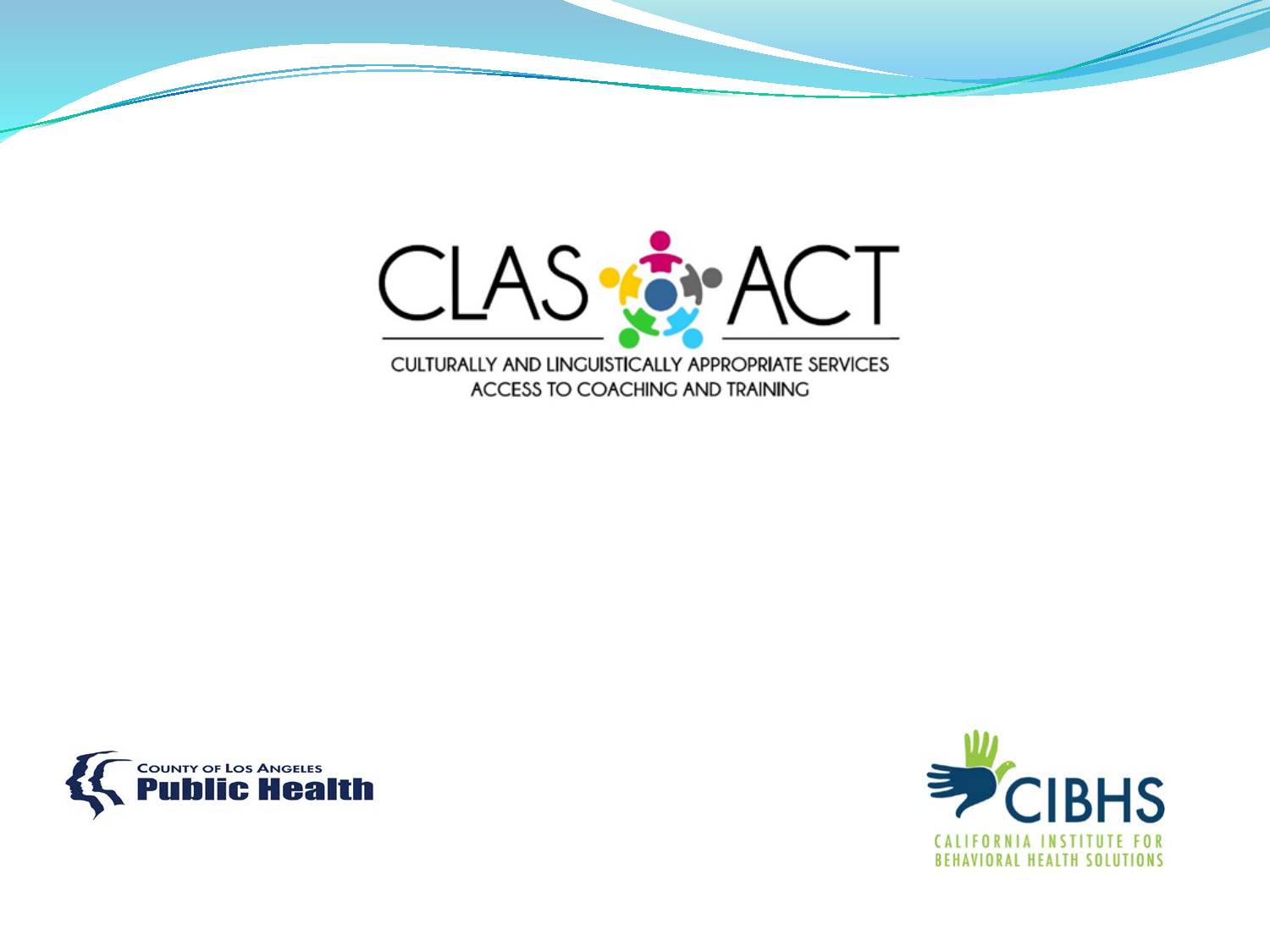#### **Overview**

- 1. SAPC plan requirements
- 2. What is CLAS?
- 3. Technical Support provided by CIBHS
- 4. Training Opportunities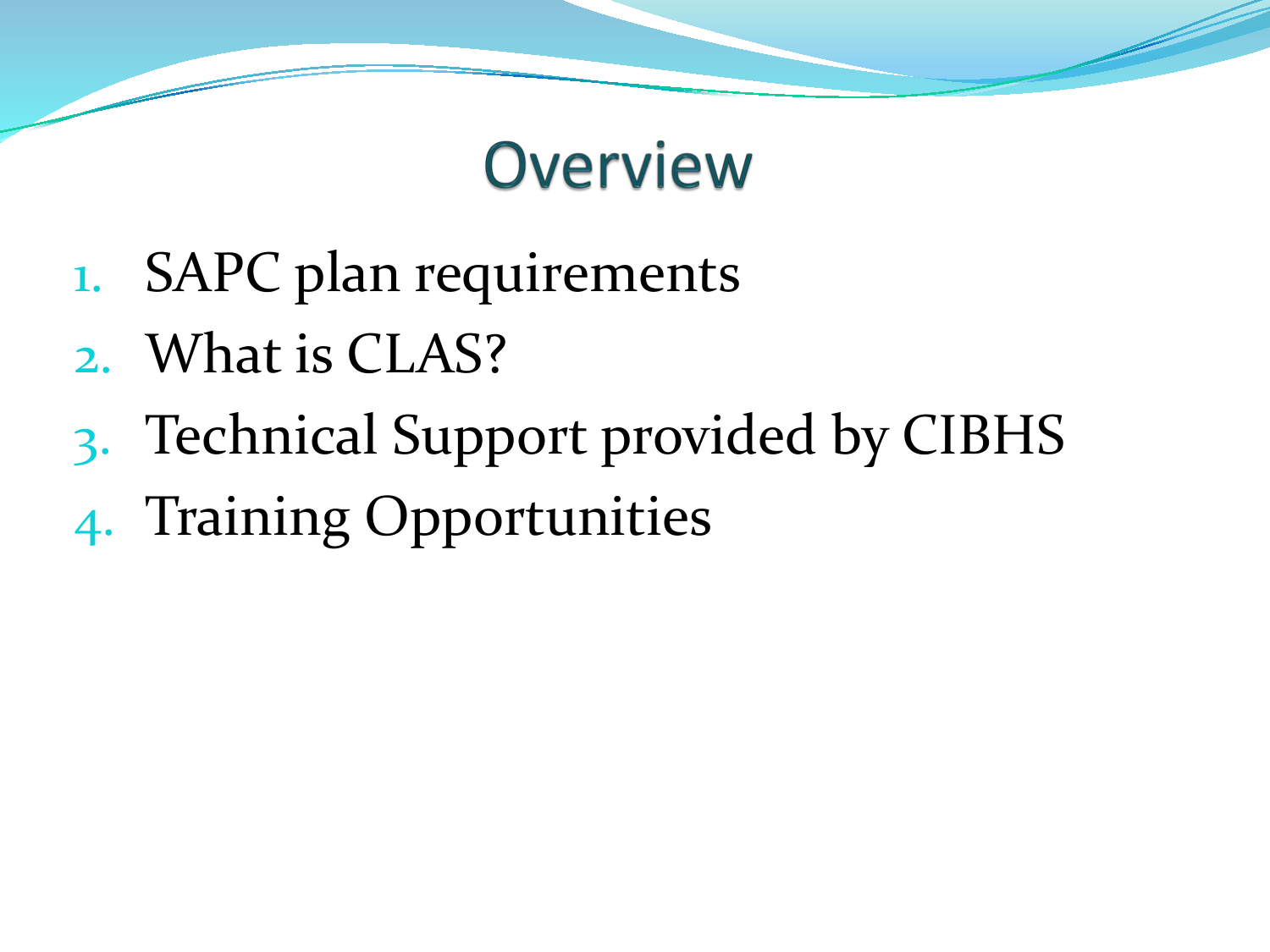#### **SAPC CLAS Plan Requirements**

- SAPC-contracted SUD treatment providers **MUST** submit **C**ulturally & **L**inguistically **A**ppropriate **S**ervices (CLAS) plans to include disability services by April 30, 2020.
- Individualized technical assistance is available to you at no-cost, provided by California Institute for Behavioral Health Solutions (CIBHS)!
- Though self-directed, SAPC-contracted providers **MUST** meet with CIBHS staff to discuss the development and implementation of your Deadliv organization's CLAS plan.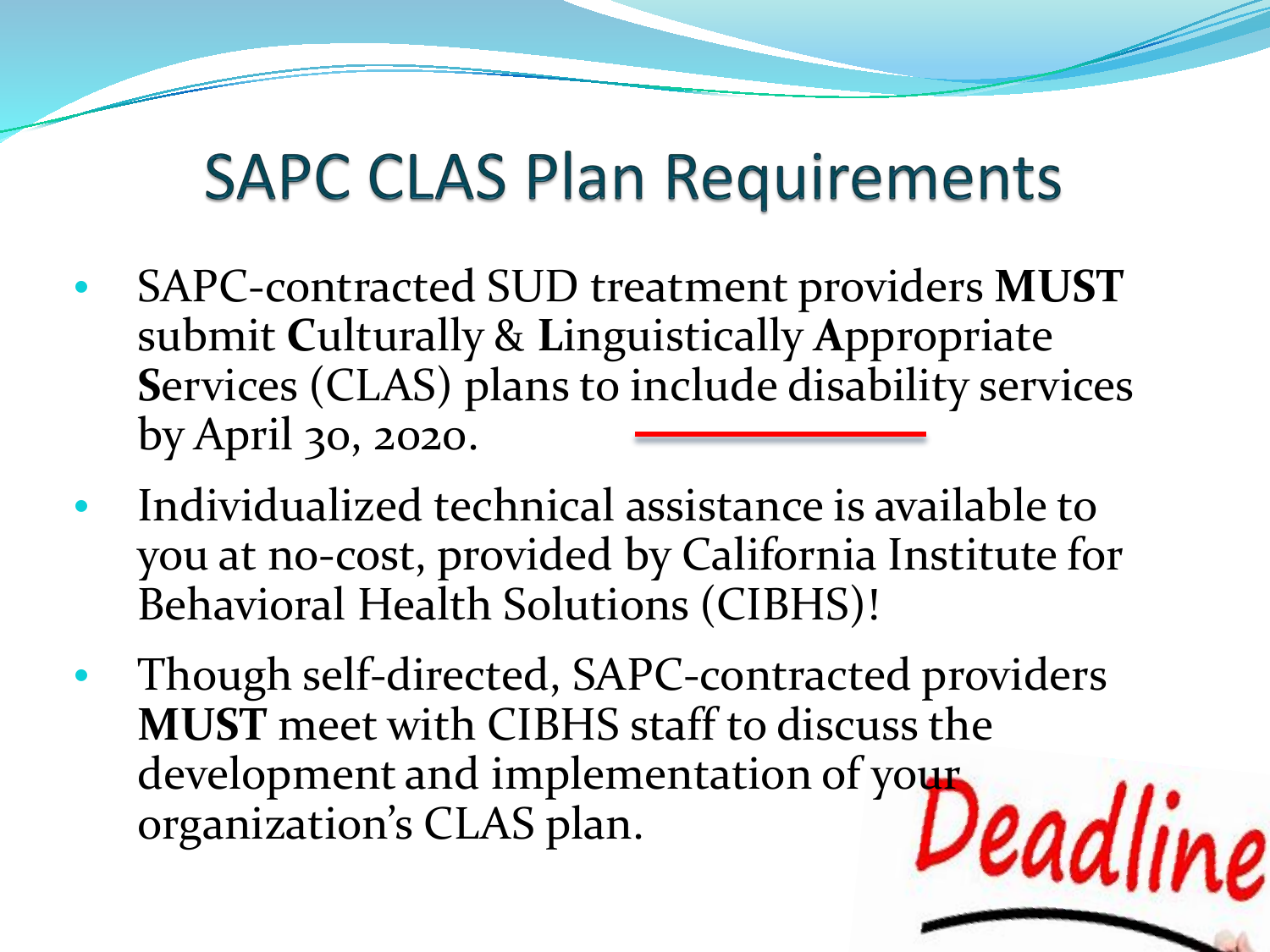#### What Is CLAS?

- **C**ulturally & **L**inguistically **A**ppropriate **S**ervices (CLAS)
	- strategy to provide health care services that are respectful of and responsive to each person's culture, physical ability and communication needs.
- The National CLAS Standards <u>aim to improve</u> health care quality and advance health equity by establishing a framework for organizations to serve the nation's increasingly diverse communities.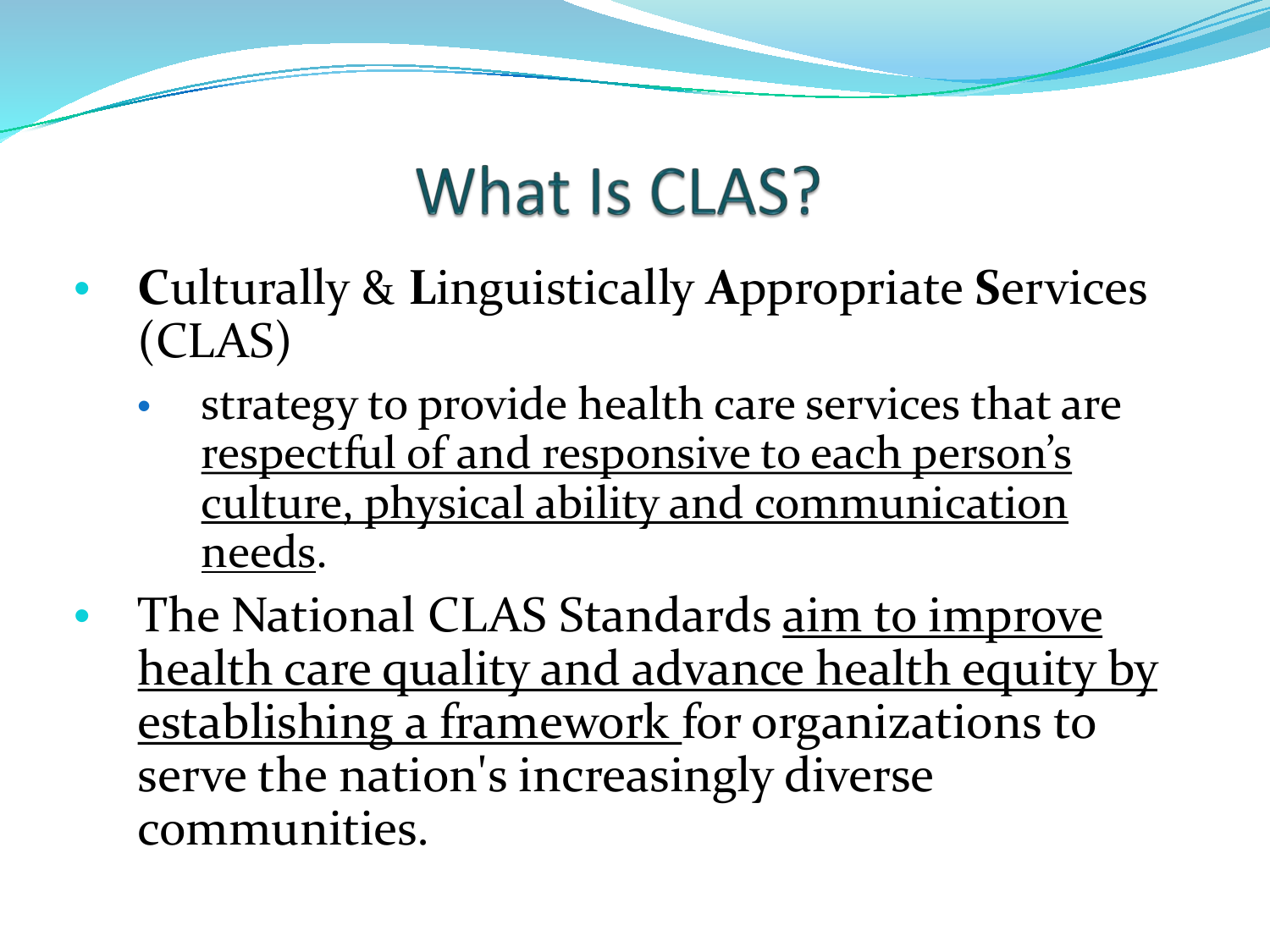#### **Technical Support Provided by CIBHS**

**Benefits of your participation in this unique opportunity:** 

- Be provided with your individually assigned CIBHS staff.
- Individualized self-directed assistance in identifying the best CLAS plan for your agency.
- Receive assistance with developing quality actionable Policies and Procedures.
- Receive guidance on identifying threshold languages and disability services needed at each facility.
- Receive resources and training on recruitment, and retention of dedicated certified bilingual staff.

OAL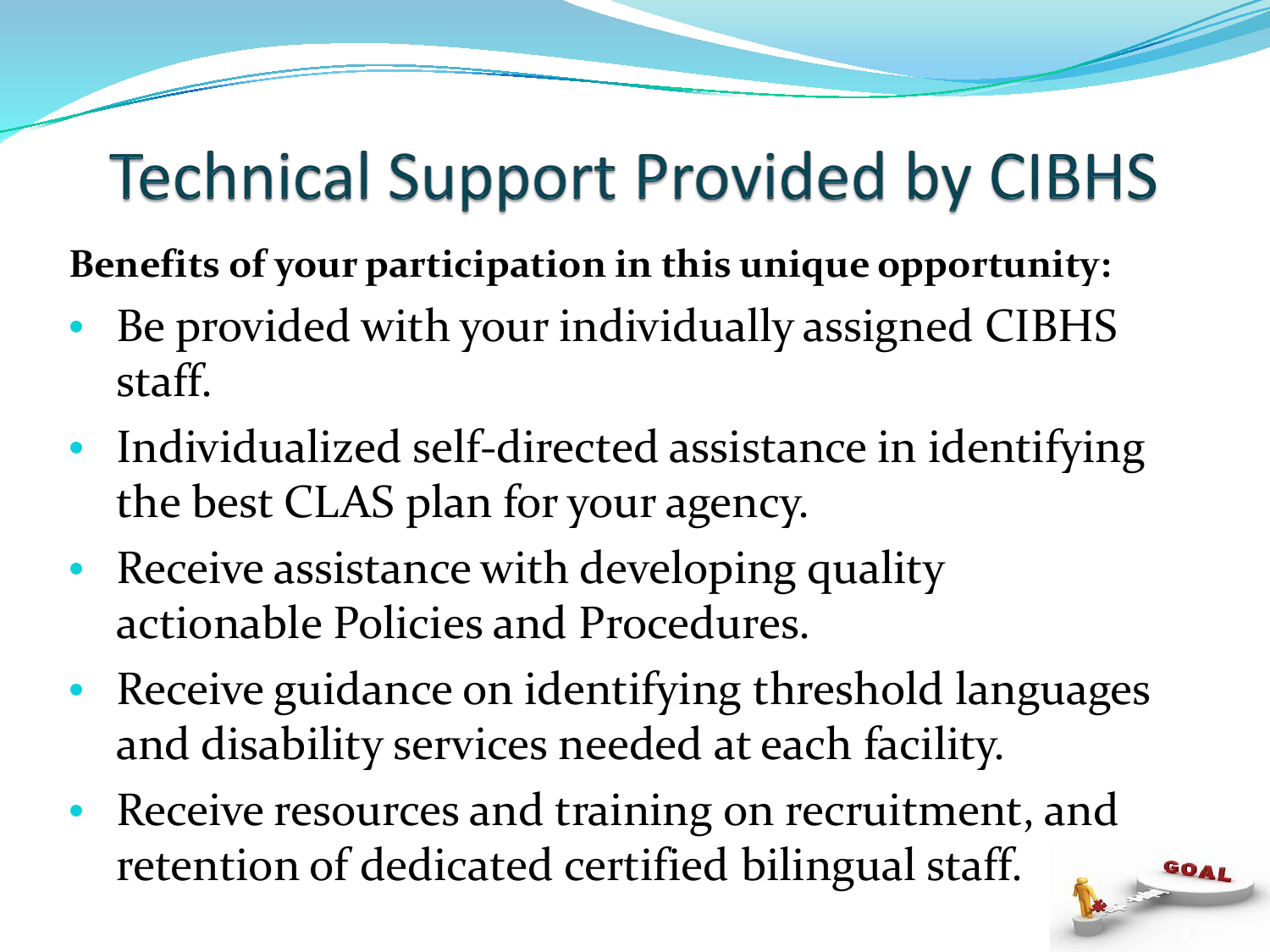**Training Opportunity** 

Save the date **"Implicit Bias Training" by Dr. Marks** 

#### **April 1 and April 2, 2o20.**

- Session  $1 8$ :30am 12:00pm- Directors and Supervisors
- Session 2 1:30pm-4:00pm
- Session 3 8:30am 12:00 Noon
- Session 4 1:30pm-4:00pm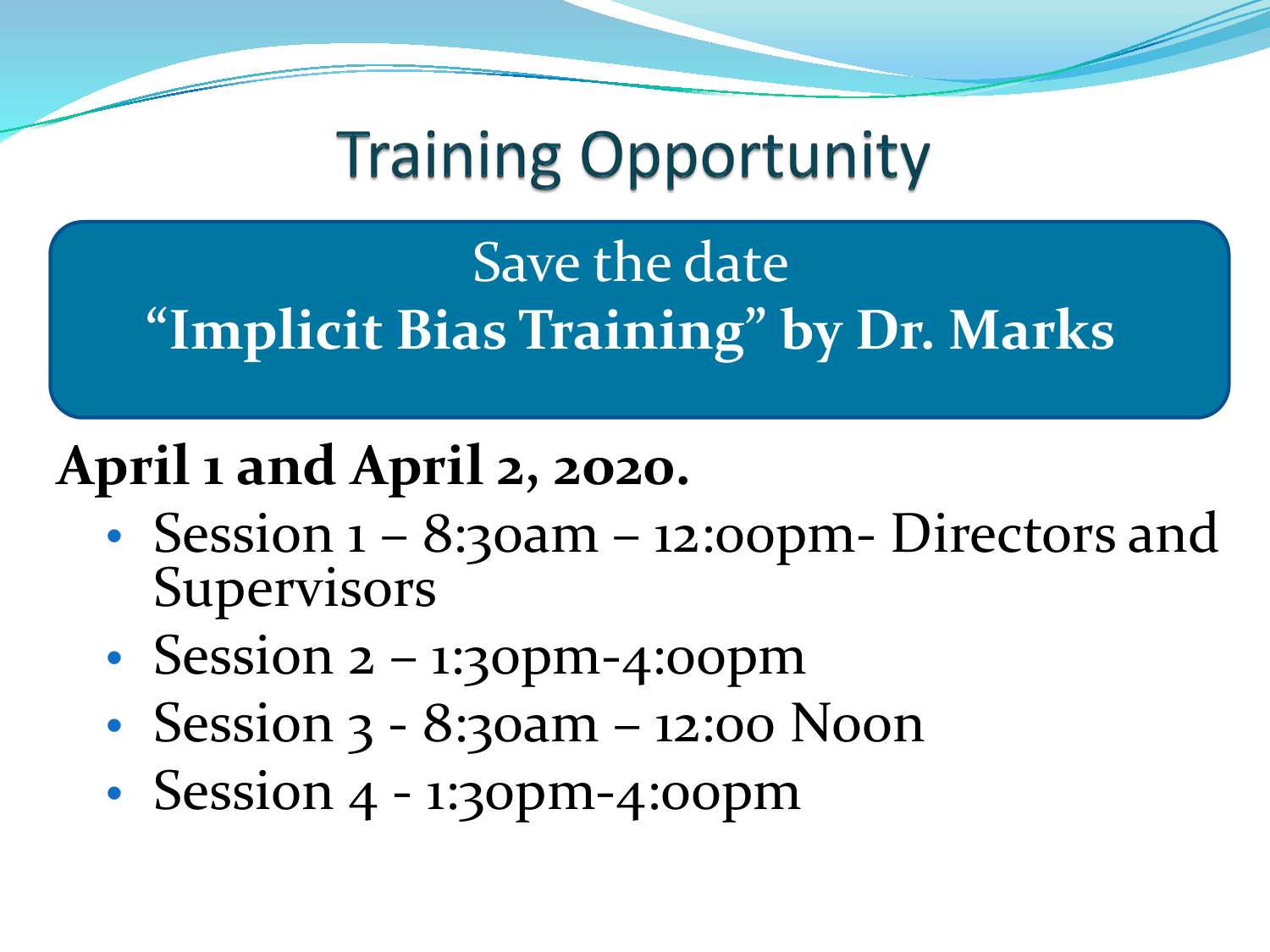#### **Training Opportunity**

Register Now!

CLAS Webinar series:

- **Feb 6, 12:00 – 1:00**  What, Why, and How of CLAS
- **Feb 12, 12:00 – 1:00**  Developing a CLAS Action Plan
- **Feb 20, 12:00 – 1:00**  Using Gap Analysis Tools to Understand Service Needs
- **Feb 26, 12:00 – 1:00**  Policies and Procedures 101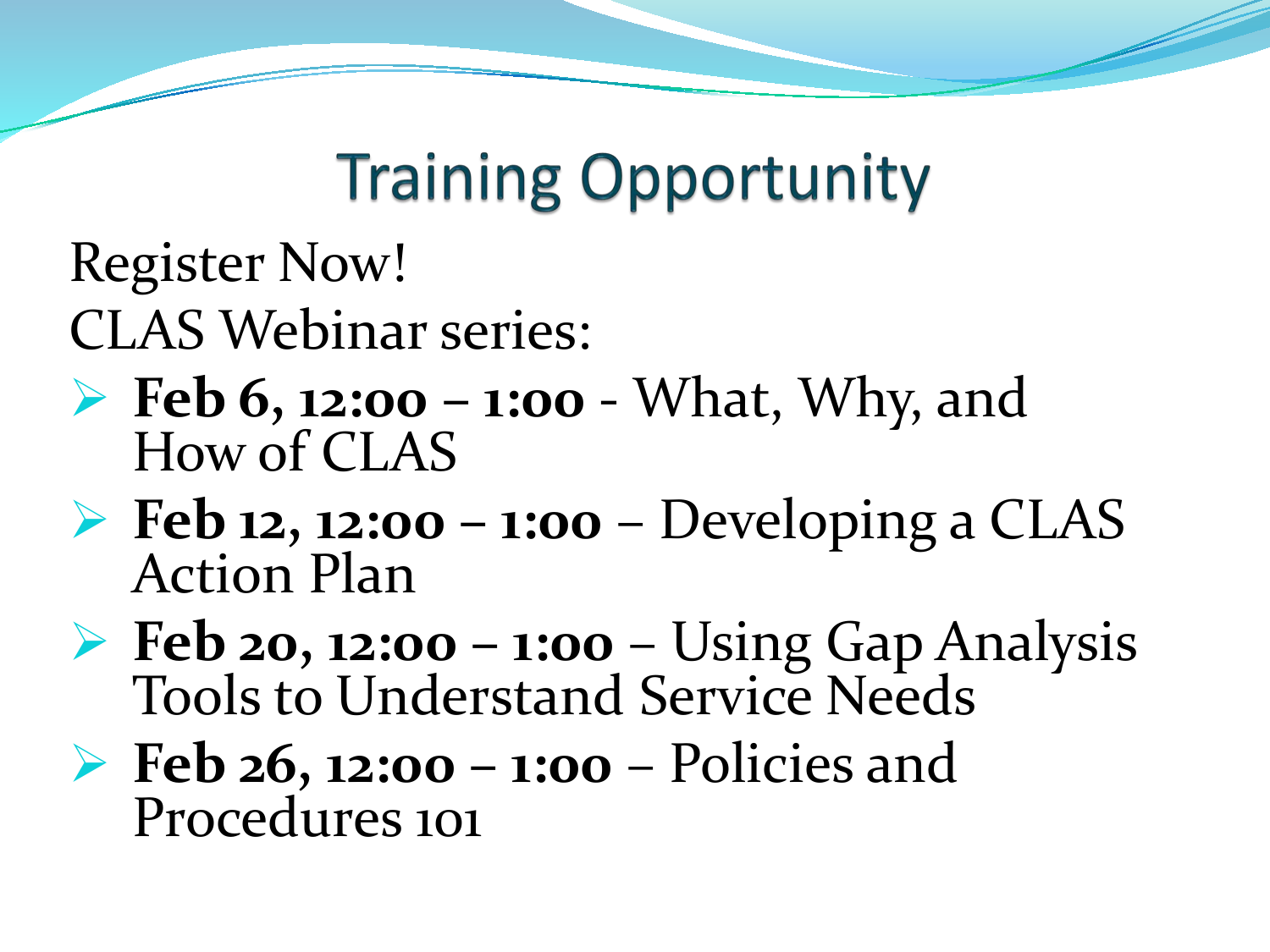### What's Next?

- 1. Assign staff to take point for the project.
- 2. Schedule a check-in call with your CIBHS staff person to discuss your agency's development and implementation plan.
- 4. Design and develop quality actionable policies and plans to improve access and engagement for people seeking services.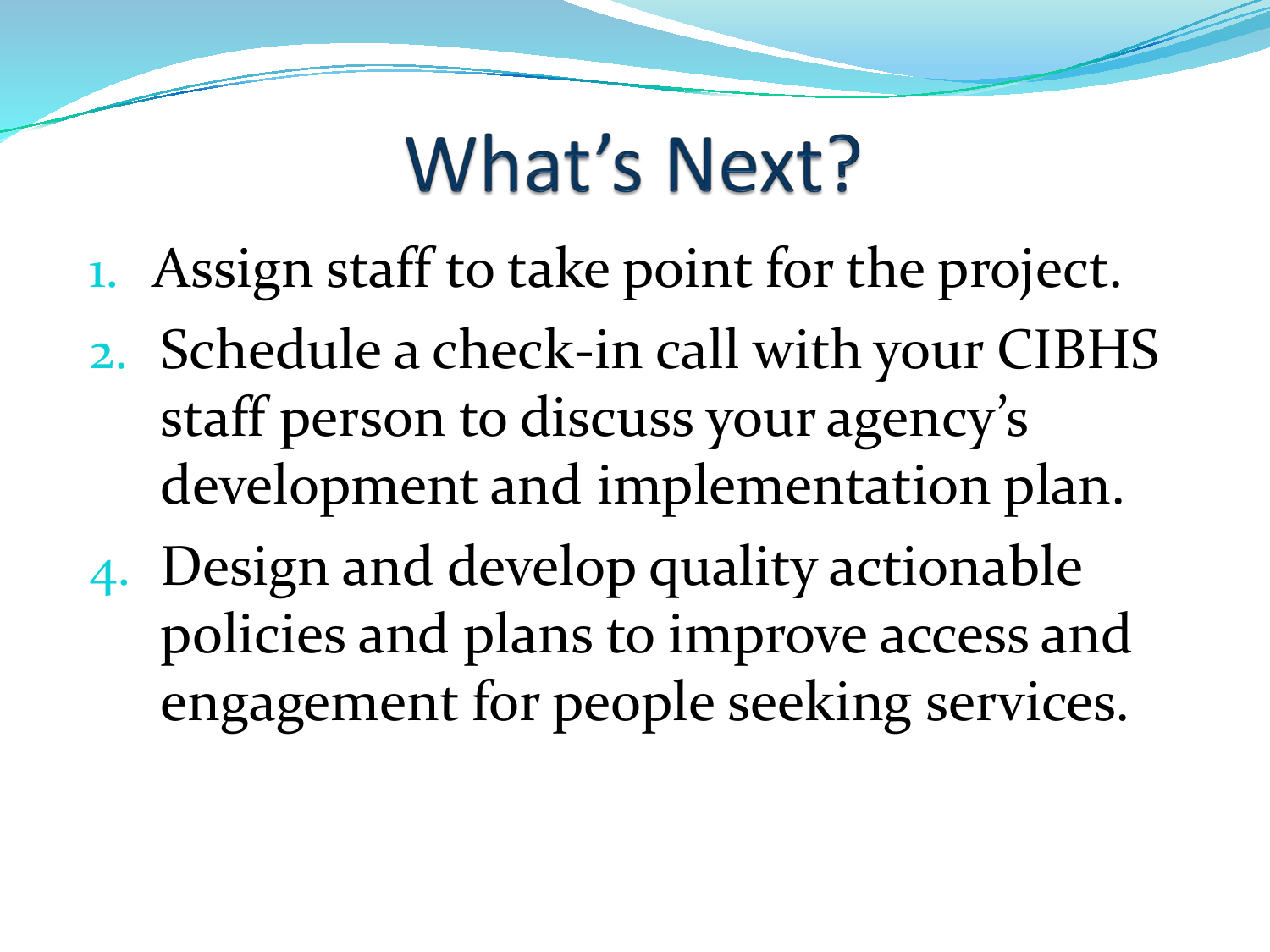

# **MATExpansion Learning Network**

**Simplifying MAT Implementation for LA County SAPC Providers**